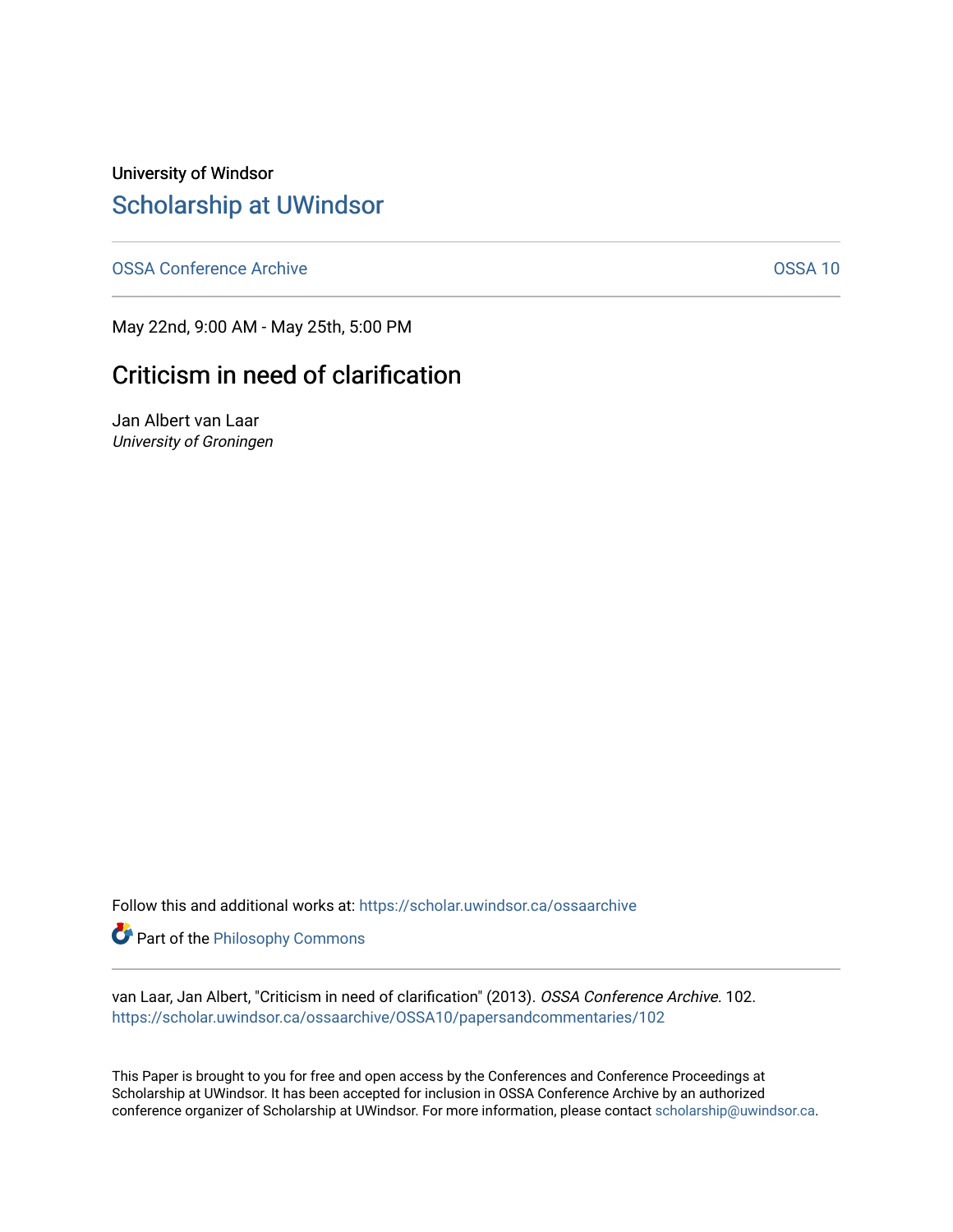# Criticism in need of clarification

## JAN ALBERT VAN LAAR

*University of Groningen Oude Boteringestraat 52, 9712 GL, Groningen The Netherlands [j.a.van.laar@rug.nl](mailto:j.a.van.laar@rug.nl)*

ABSTRACT: A critic often conveys what underlies her criticism, but imprecisely, leaving it unclear to the arguer what argumentative strategy to adopt. I elaborate on the opponent's "burden of criticism" by using argumentation schemes. For example, the critic may challenge a thesis by saying "Why? Says who?," without conveying whether she could be convinced with an argument from expert opinion, or from position to know, or from popularity. What are fair dialogue rules for dealing with unspecific criticism?

KEYWORDS: ambiguity, argumentation scheme, burden of criticism, challenge, dialogue rule, presumptive commitment, request for argument, specificity

#### 1. INTRODUCTION

According to the dialogical approach to argumentation, arguments are inextricably bound up with critical dialogue, so that in order to get a hold on the nature of argumentation, as well as on the norms with which to evaluate arguments, we should get clear on the nature of criticism, as well as on the norms that govern critical reactions. It is assumed in this paper (and defended in Van Laar and Krabbe, 2012) that an opponent (also labeled: the critic, or antagonist of an opinion or an argument) has a responsibility, and sometimes even a dialogical obligation to provide the proponent (also: the arguer, protagonist of an opinion or argument) with a counter-consideration that explains her critical stance. An argumentative dialogue improves when the opponent, spontaneously or on request, provides her motivations for being critical, and thereby provides the proponent with some strategic advice about how to convince her. For example, in addition to a mere challenge, "Why would you think it's going to rain?" the opponent might add a counterconsideration, "As far as I know, no weatherman forecasted rain," that both explains to the proponent what underlies her critical stance and provides him with an implicit suggestion about how to convince her.

In this paper, I expand on this normative theory by examining the required level of specificity of counter-considerations. The question to be answered is: To what extent should the opponent specify, or disambiguate, or elaborate on her critical stance by way of such counter-considerations? Sometimes, a counterconsideration does provide the proponent with some information about what underlies the opponent's critical stance, but not enough for choosing an appropriate argumentative strategy that might satisfy the opponent's needs. What set of fair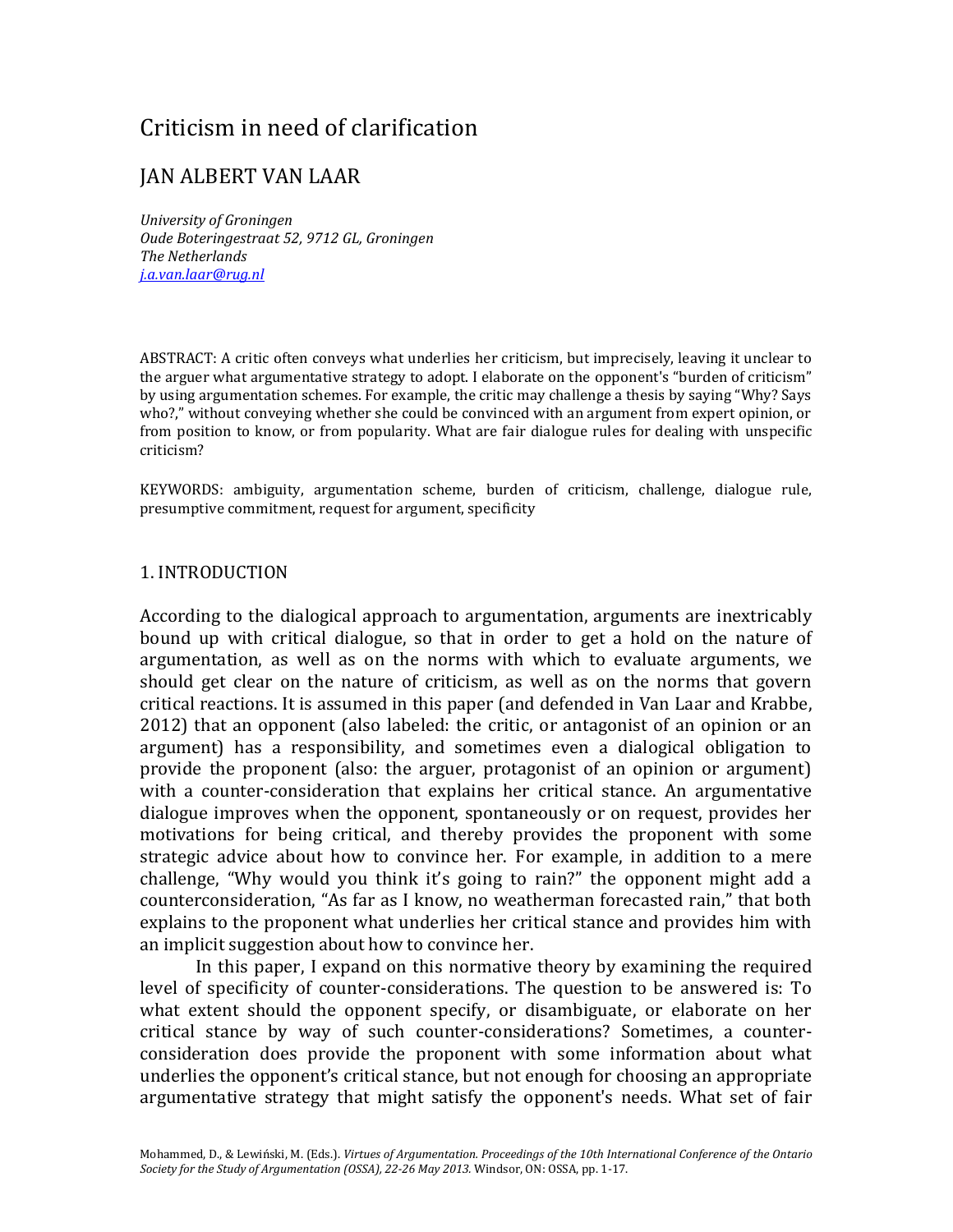dialogue rules would enable the proponent to urge the opponent to specify her critical attitude further, without making it too hard on an opponent who has no special expertise on the topic at hand, or lacks otherwise resources that enable her to be sufficiently precise about her critical position? Four norms shall be proposed that can be implemented within a more or less formalized model of dialogue.

In Section 2, I shall emphasize the importance of criticism for understanding argumentation by distinguishing between three ways in which criticism directs the development of argumentative dialogue. In Section 2, 3 and 4, I shall deal with conceptualizing the various types of criticism (based on Krabbe & Van Laar, 2011) and with the norms for raising criticism (based on Van Laar & Krabbe, 2013). In Section 5, I shall discuss how a critical reaction can be more or less specific, and thereby less or more in need of (further) clarification. In Section 6, I shall propose dialogue norms for dealing with less than fully specific criticisms. In Section 7, some consequences for the dialogical theory of ambiguity shall be examined.

#### 2. THE IMPACT OF CRITICISM

According to dialogical perspectives on argumentation, an argument is an attempt to answer criticism of a particular position by offering reasonable grounds (Finocchiaro, 1980; Krabbe, 2007). For example, within the pragma-dialectical theory, argumentation is an attempt to persuade an antagonist who, within the framework of a critical discussion, probes and assesses the protagonist's standpoint and his arguments (van Eemeren & Grootendorst, 2004). Within the formal dialectical theories that have their roots in Hamblin's *Fallacies* (1970), such as the model for *permissive persuasion dialogue* (Walton & Krabbe, 1995), a proponent of a thesis tries to answer all challenges in such a way that the result is a sequence of reasoning that starts from propositions that the opponent is willing to commit herself to, and that results in the proponent's conclusion.

The opponent, then, should not be a passive recipient of the proponent's attempts to build his opinion on unshakable grounds. Instead, the proponent's argumentation is for a large part the result of the opponent's decisions. In existing normative dialogue theories, the opponent's discretionary power becomes apparent in her right to make three types of decisions. Before listing these, I shall expound on a typical, though highly simplified normative model for critical discussion, so that we have a point of departure for discussing the functions of criticism, as well as for proposing dialogue norms with which to answer the question of the current paper.

The model is dubbed "basic critical discussion" (presented in van Laar, 2007), and it includes only some essential features of the four stages of the normative model of a critical discussion, as developed by van Eemeren and Grootendorst (2004). At a preliminary stage (cf. *opening stage* in Van Eemeren and Grootendorst), the opponent determines her initial concessions. Concessions are propositional commitments that the opponent cannot challenge, or criticize otherwise, at least not without further ado, but the opponent does not have a burden of proof for them. (Below, we shall discuss presumptive commitments, which are dealt with as a special kind of concessions, that can also be incurred at a later stage of the dialogue.) At the first stage (cf. *confrontation stage*), both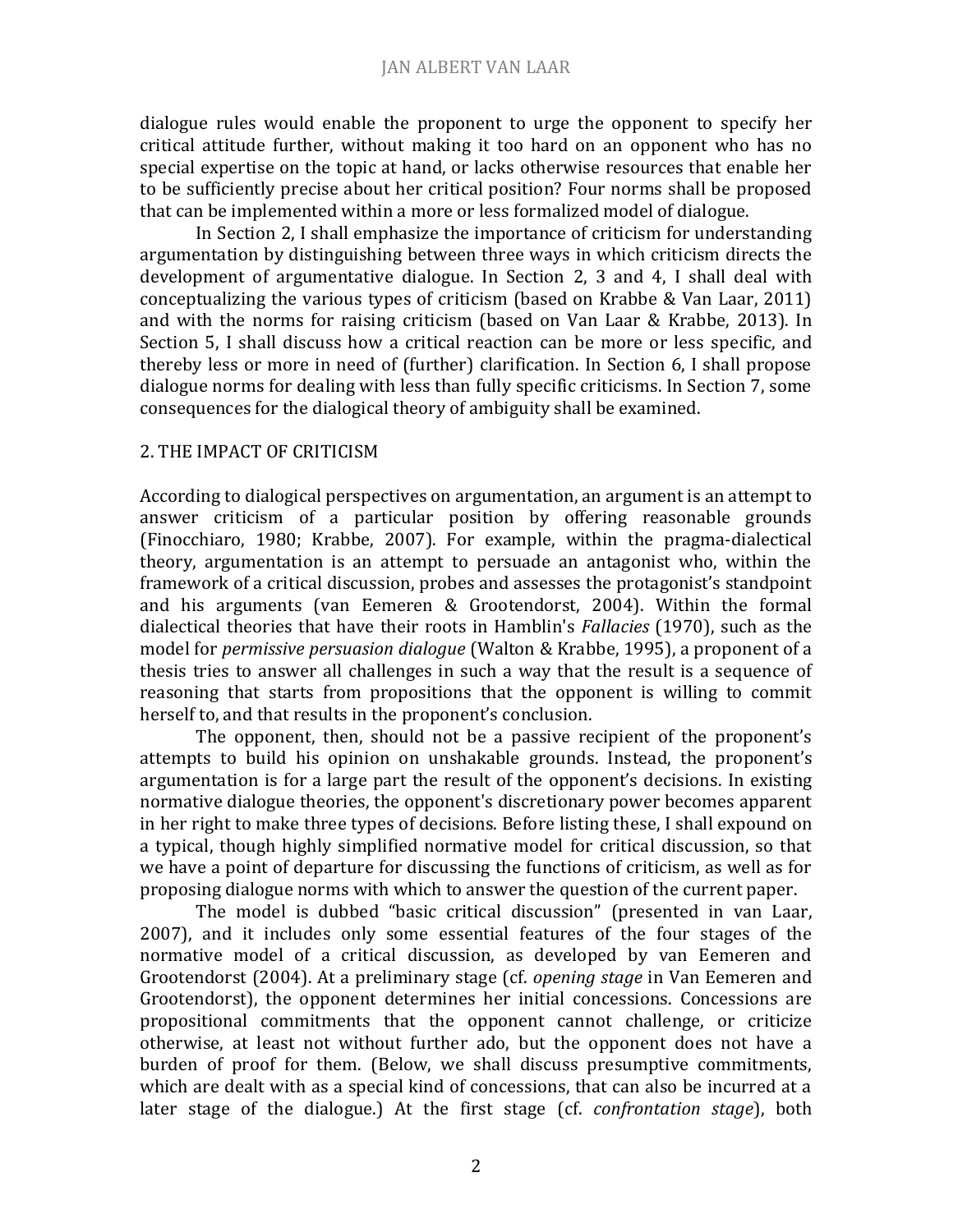participants express their single, non-mixed difference of opinion. In the example in Figure 1, the proponent has expressed a positive attitude towards proposition *A*, whereas the opponent makes it clear that she takes a critical attitude towards *A*.

The common goal of the participants is to find out whether they can resolve their difference of opinion, and if so, in whose favor. The examination of this issue takes place within the second stage, the *argumentation stage*, where the participants exchange arguments and criticisms. At this stage, the participants distribute tasks, according to a dialectical division of labor.<sup>1</sup>

According to this division of labor, the individual aim of the proponent is to show to the opponent that her critical attitude towards his opinion is inconsistent, or otherwise untenable. His strategy is to develop a configuration of reasoning that starts from the opponent's concessions and that results in his standpoint. Such a configuration of reasoning, used for persuasive purposes, is what I call *argumentation*.

The individual aim of the opponent is to explain to the proponent that her critical position is consistent, or tenable. Her strategy is to raise critical questions, and other types of criticism, in an attempt at showing how she can resist the proponent's standpoint consistently, notwithstanding her initial concessions. Note that in the model the opponent does not defend a thesis of her own, and that the dispute is and remains non-mixed.

According to the dialogue rules that underlie the sample dialogues in Figure 1, the dialogue starts with the proponent's standpoint, *A*, and the opponent's challenge of it. After this confrontation, the proponent at each turn either provides an argument in favor of a challenged proposition, or he gives up. The opponent at each subsequent turn either challenges the regular premise of the proponent's last argument (*B*, in the proponent's argument at the third stage), or she challenges the connection premise, which is the conditional statement that expresses the argumentative connection between the regular premise and the proposition it supports (*If B then A*, in the proponent's argument at the third stage),<sup>2</sup> or the opponent gives up. Note that a move of the form "Why  $(\varphi)$ ?", throughout this paper, is a request for an argument and not a request for explanation. A separate locution shall be introduced for expressing requests for explanation, below. The move of giving up concludes the dialogue, and constitutes its final stage. One essential rule for the argumentation stage is that the opponent is not allowed to challenge a statement that is in her set of initial concessions. In other words: These concessions can function as the proper points of departure of the argumentation that the proponent stepwise develops in response to the critical reactions. In Section 5, I shall propose how to extend this system so that it may accommodate the right of a proponent to urge the opponent to explain her critical stance by way of a counterconsideration.

 $\overline{\phantom{a}}$ 

<sup>1</sup> Rescher refers to this division of labor as a *probative asymmetry* (1977, pp. 17-18).

<sup>&</sup>lt;sup>2</sup> The only reason to assume that there is a separate connection premise is that the opponent can make a point of contention of the argumentative connection between the argument's premises and its conclusion.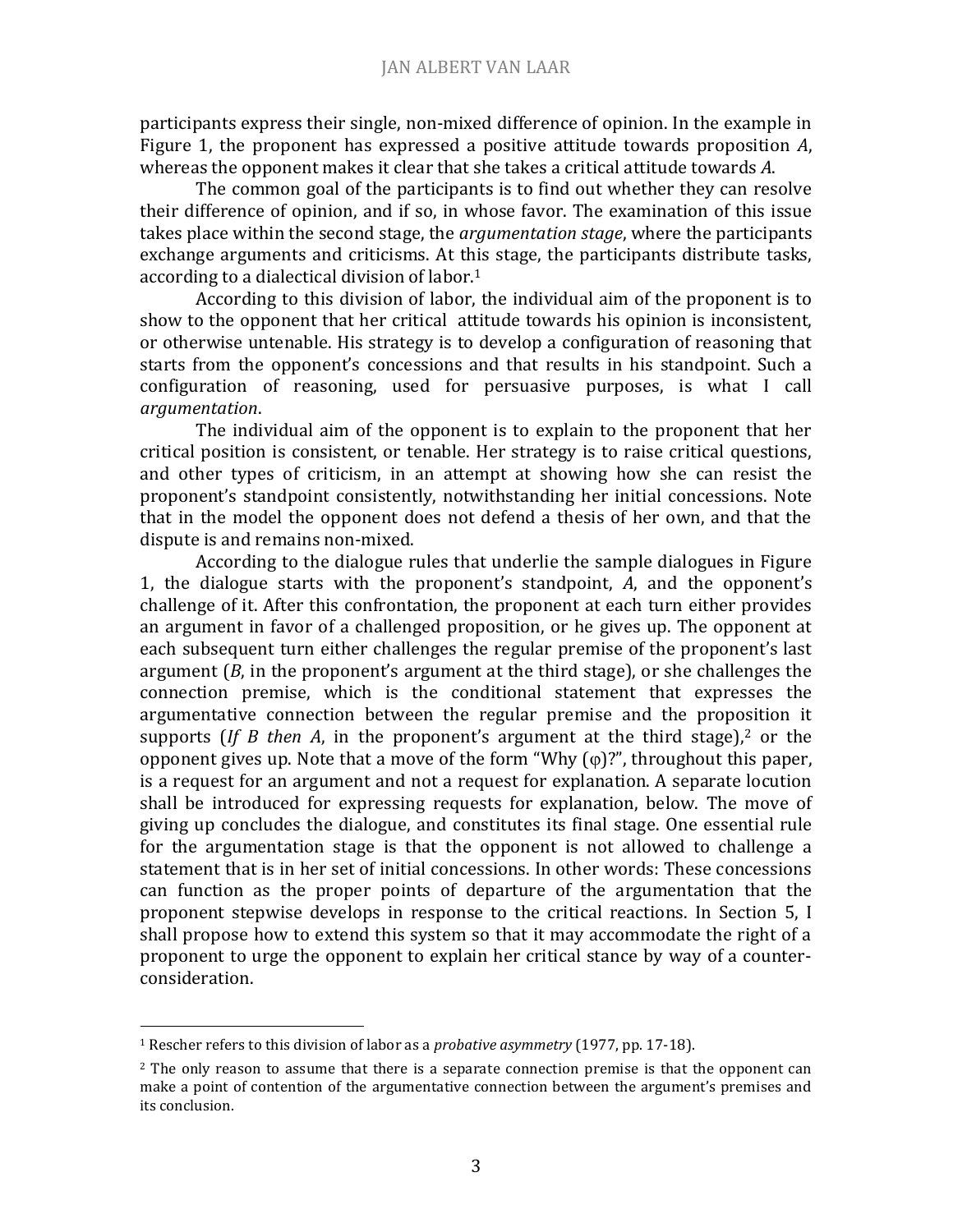

Figure 1: A profile of dialogue, showing a number of possible dialogues in accordance with the model for *basic critical discussion*

In this kind of framework, the opponent influences the development of the proponent's argumentation in two ways.

First, the opponent decides what propositions to concede, and thereby determines what propositions the proponent can use as the starting points of his defense. This can be done, as in basic critical discussion, at a preliminary stage, but in more advanced models the opponent may as well concede propositions in the course of the argumentative exchange. In order to enable the proponent to make a serious attempt to realize his individual aim of persuading the opponent, there should be a responsibility on the opponent's part to be fully clear about the substance of her commitments. Otherwise, the proponent does not stand a chance at developing an interesting, high quality, *ex concessis* argumentation. Of course, this also implies an obligation to phrase concessions in a sufficiently clear and unambiguous manner.

Second, the opponent decides what parts of the proponent's standpoint to criticize, as well as what premises to put to the test. Note that she can also challenge reasons that have been left implicit, such as in our model, connection premises. To use Searle's term in a somewhat different way, all critical reactions are *directive* (Searle, 1979), in the sense that they direct the proponent to make particular choices. With her critical reactions, the opponent actively steers the course of the dialogue, and thereby the structure and substance of the proponent's argumentation, if the proponent is receptive to the opponent's demands.

In an enriched model, that has been suggested in (van Laar & Krabbe, 2013), the opponent has a third device for directing the course of the proponent's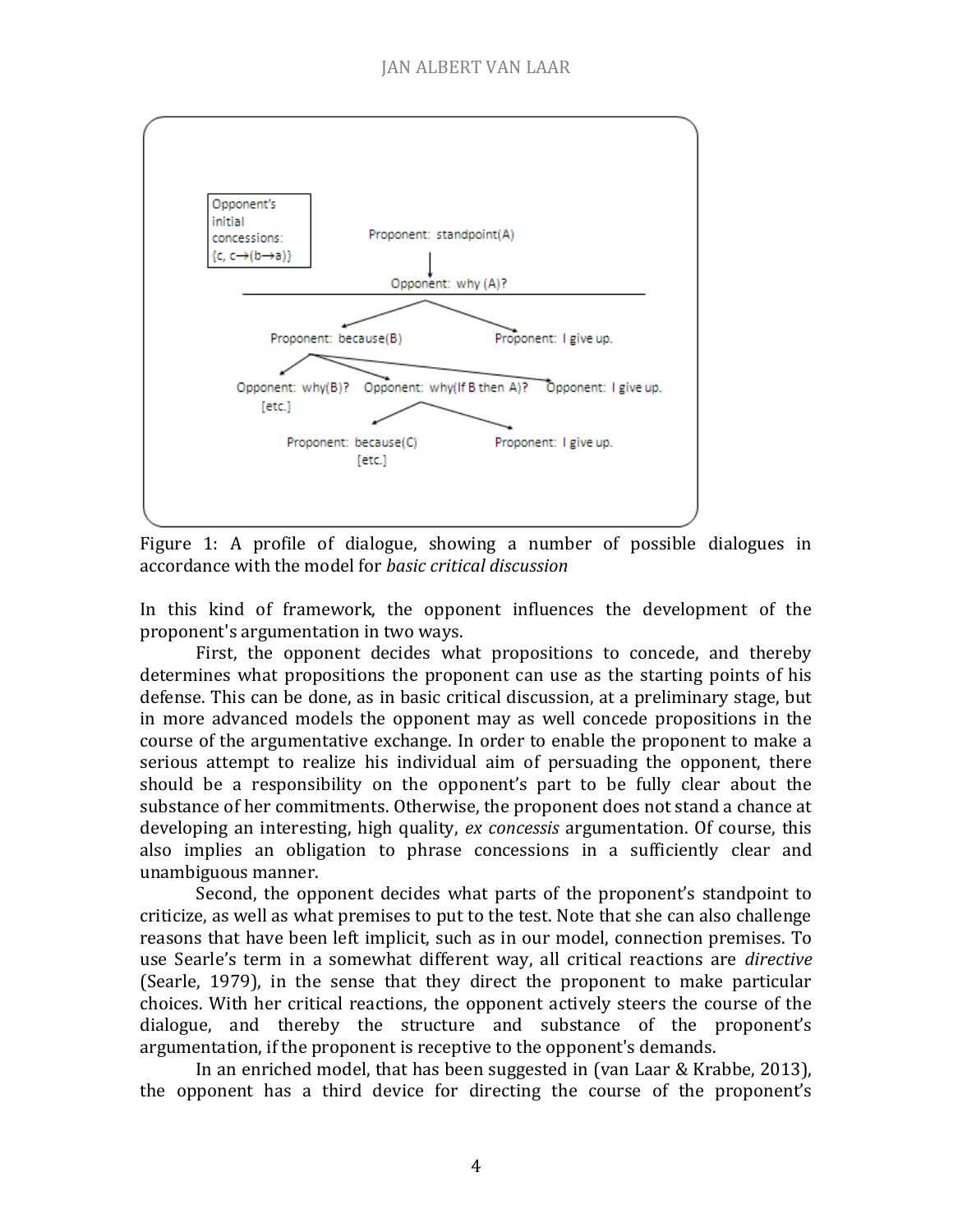argumentation. According to that proposal, the opponent decides whether to inform the proponent about the kind of argumentation that she would consider convincing, or about the propositions that he should refute, and if so, with what counterconsideration she informs the proponent about it. Consequently, even in a nonmixed discussion, the opponent may put forward reasoning, though not for persuasive purposes, but for the explanatory purpose of informing the proponent about her motivations for being critical. It is the proponent who discharges a *burden of proof*, and the opponent who, in trying to explain what her critical position amounts to, tries to discharge a rather different *burden of criticism*.

### 3. THE WAYS OF CRITICISM

Criticism, as understood here, is a speech act, or complex of speech acts, with which a participant either puts forward a negative evaluation of an argumentative contribution by her interlocutor, or at least alludes to such a negative evaluation by making it clear that if the interlocutor will not respond satisfactorily to the criticism, a negative evaluation will be forthcoming (Krabbe & Van Laar, 2011). A simple challenge forms an example of the latter kind of criticism: "Why A? I'm not convinced yet; Can you give me an argument?" A particular type of critical reaction can be characterized by specifying each of four parameters: the *focus* of a critical reaction, the *norm* appealed to in a critical reaction, the *level* at which a critical reaction is put forward, and the illocutionary *force* of a critical reaction (Krabbe & Van Laar, 2011). A criticism could be insufficiently clear with respect to each of these four aspects, and I shall indicate some of these unclear criticisms. A more indepth treatment of the level of specificity of explanatory counter-considerations, which is the central issue of this paper, shall be postponed until Section 5.

#### *3.1 Focus*

A critical reaction is about a contribution by the interlocutor, and the *focus* of a critical reaction specifies what exactly the criticism is about. For example, if the focus is on the main standpoint, for instance "It is going to rain next week," or on a regular reason, for instance "weatherman Erwin says so," the criticism is called *tenability criticism* (Krabbe & Van Laar, 2011; cf. Krabbe, 2007): "why should we think it rains next week?" or if the reason has been offered, "Why should I accept that Erwin made this very forecast?" Alternatively, the focus can be on the connection between a regular reason and the supported standpoint, called *connection criticism* (Krabbe, 2007): "Why should we accept it is going to rain next week, if weatherman Erwin says so?"

The opponent may also target the argumentation scheme that underlies the proponent's argument. In addition to raising a connection criticism, with which the opponent challenges the specific connection between the premises and this particular conclusion, the opponent may also choose to challenge the underlying argumentation scheme, with, what I refer to as, a *scheme criticism*: "Why (If some expert says A, then A)?"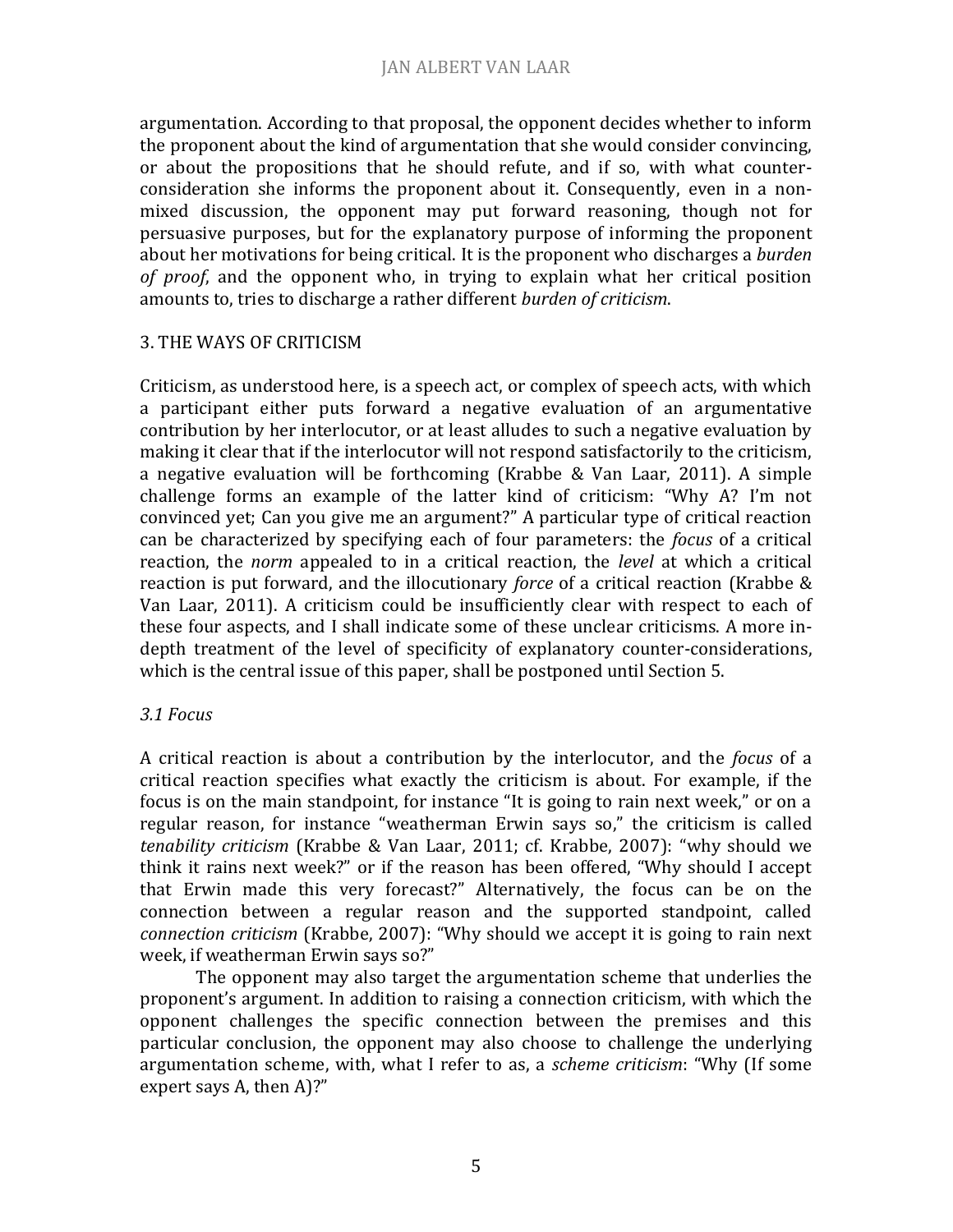A critical reaction may have an unclear focus, and stand in need of clarification on that account. A critical reaction "Why so?", in response to an argument "A so B" may, within a particular situation, be both interpreted as *tenability criticism,* and as *connection criticism*. And a critical reaction "What do you mean?" in response to a standpoint *A* may, dependent upon context, express a request for further argumentation, but it might also be meant more literally as a request for linguistic clarification. As with similar kinds of unclearness, if these specific readings play a role in the dialogue, either because the proponent needs to know in more detail what the critical reaction amounts to in order to respond adequately, or because the proponent misinterprets the focus of a critical reaction as intended by the opponent, then the criticism can be seen as – what I call – *actively ambiguous* (see also Section 6).

#### *3.2 Norm*

A critical reaction evaluates, or at least prepares for an evaluation, and the *norm* appealed to specifies from what normative perspective the – prospective – evaluation takes place. First, the critic may appeal to a *rule for critical discussion*. For example, a critical reaction may appeal to the obligation-to-defend rule, simply by posing a request for argumentation, so that it becomes clear to the proponent that if he does not respond with an argument, the opponent will remain unconvinced. Second, a critic may appeal to an *optimality norm*, a norm that distinguishes between non-fallacious moves of higher and of lower quality. For example, an argument may be judged as non-persuasive. Or it may be alleged that a more interesting argument is available. Third, the critic may appeal to an *institutional norm*, a norm that governs a particular argumentative activity type (cf. Van Eemeren and Houtlosser, 2005). For example, in court, the evidence may be objected to as "inadmissible" for having been obtained with inadmissible methods, regardless of its non-judicial persuasiveness. In many types of conversation, politeness can be seen as an "institutional" requirement, and some opinions, then, can be charged successfully as being offensive.

But then, the critical reaction may be imprecise in this respect, so that the receiver reckons, or ought to reckon, with more than one reading. For example, the critic's "You can't say this" might both appeal to: (1) the obligation-to-defend rule, on the ground that this, apparently, cannot be proven; (2) some optimality rule, on the ground that this is unconvincing; (3) or to an institutional rule, on the ground that this, apparently, is situationally inappropriate.

### *3.3 Level*

A critical reaction contributes more or less directly to the step-wise construction or destruction of the argumentation of the proponent. If it does so in quite a direct way, then the critical reaction can be seen as part of the *ground level dialogue*. For example, a challenge "Why A?" quite directly contributes to the construction of the proponent's argumentation, by inviting him to add an argument in favor of *A*. However, the critical reaction may also be much more indirectly relevant to the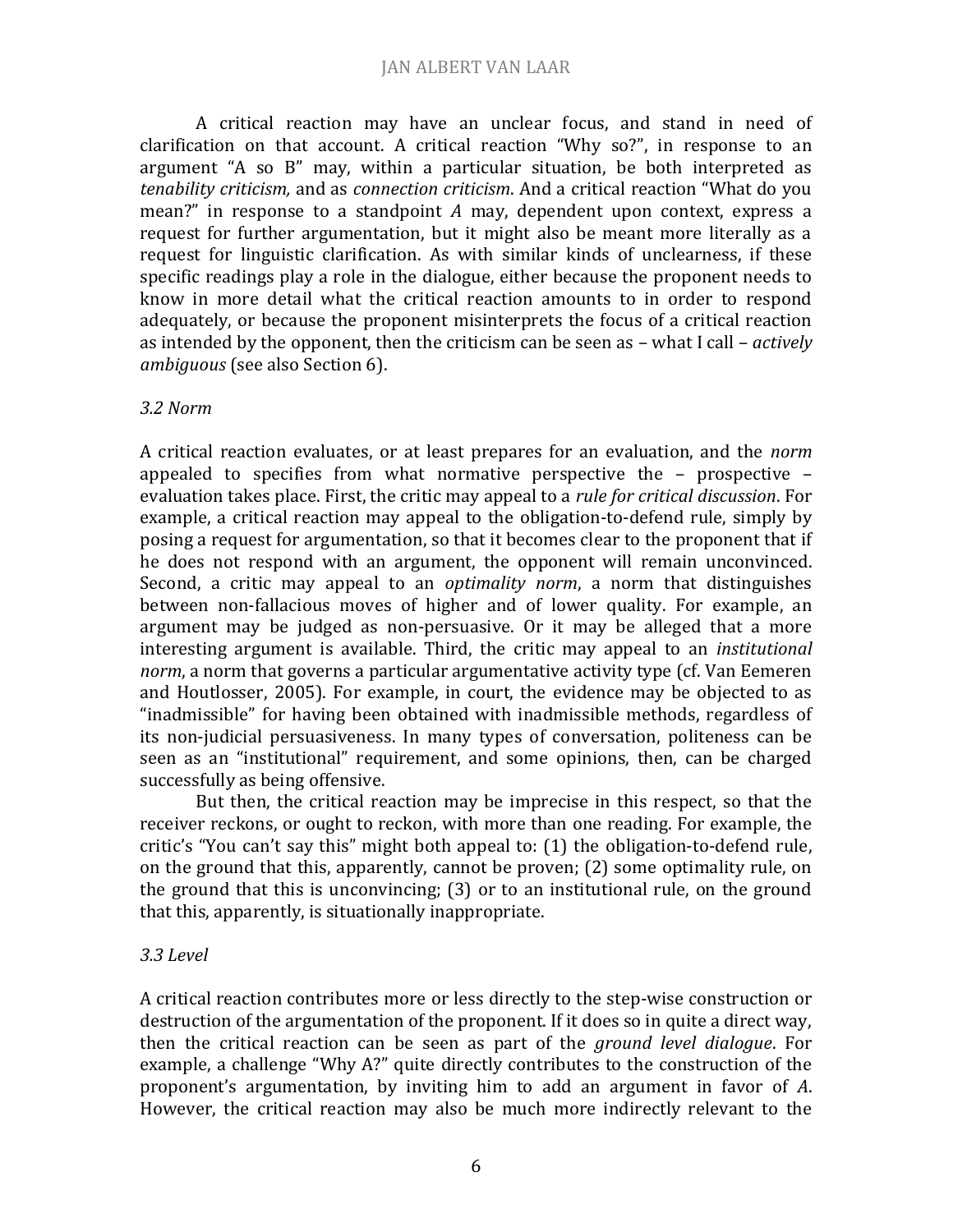proponent's argumentation, by dealing with the course of the dialogue, rather than with the topic at hand. In such cases, the critical reaction initiates, or continues, a *meta level dialogue*, which is a dialogue about a dialogue. A fallacy charge (i.e., a charge that the other side has violated a rule for critical discussion) is a prime example of starting a meta dialogue (Krabbe, 2003). Secondly, discussing strategic issues, for example when criticizing an argument as weak, flawed or even as a blunder, can be located at a meta level of dialogue. Third, a violation of an institutional rule may be labeled as a *fault,* and charging one's interlocutor with a fault and can be seen as a meta level contribution.

A critical reaction may be unclear as to whether it aims at contributing to the continuation of the ground level dialogue, or whether it aspires at a meta dialogue. An unspecified critical reaction such as "that's too stupid" could both be taken as a rough way of challenging a statement, but also as a way of pointing out a weakness in the proponent's strategy. Similarly, responding to an argument by saying something to the effect that "this is improper" may, by lack of specification of the kind of norm appealed to, constitute a charge of fallacy, or a charge of fault.

#### *3.4 Force*

Finally, a critical reaction instances a particular type of speech act, and exhibits a particular illocutionary force, or it forms a complex of such speech acts (Searle, 1979). A critical reaction can be a directive, such as a request for clarification, or a request for an argument – which I refer to as a *challenge*. Or the critical reaction can be an assertive, when denying a statement by the interlocutor, or when pointing out some flaw or fallacy in the interlocutor's contribution.

A critical reaction may be unclear by leaving the interlocutor with more than one option when having to decide about how to understand the illocutionary force of the critical response, and thereby about how to respond to it. For one, a response such as "No!" may be expressive of a denial, but the context might leave open the option that it expresses a mere request for an argument for *A*.

Special mention must be made of a critical reaction that is complex by containing reasoning. Reasoning constitutes argumentation, as I use the term, only if it serves a persuasive purpose. In that case, the opponent tries to reason from what her interlocutor is or should be prepared to concede toward a thesis of her own, and thereby she becomes a second proponent. For example, she may defend that the other side has committed a fallacy, or she may defend the denial of his standpoint (counter-argumentation). But then, the critical reaction may also contain reasoning that serves an explanatory purpose only. In that case, the opponent offers reasons in order to show to the proponent what motivates or underlies her critical stance. In such a situation, the reasoning does not constitute argumentation, for it does not claim to start from the other side's concessions, and neither does it aim at persuasion. A reason put forward in such an explanation of a critical stance is what we earlier have referred to as an (explanatory) counter-consideration. Norms for introducing counter-considerations are the subject of the Section 4, whereas Sections 5 and 6 deal with the required level of specificity of such counterconsiderations.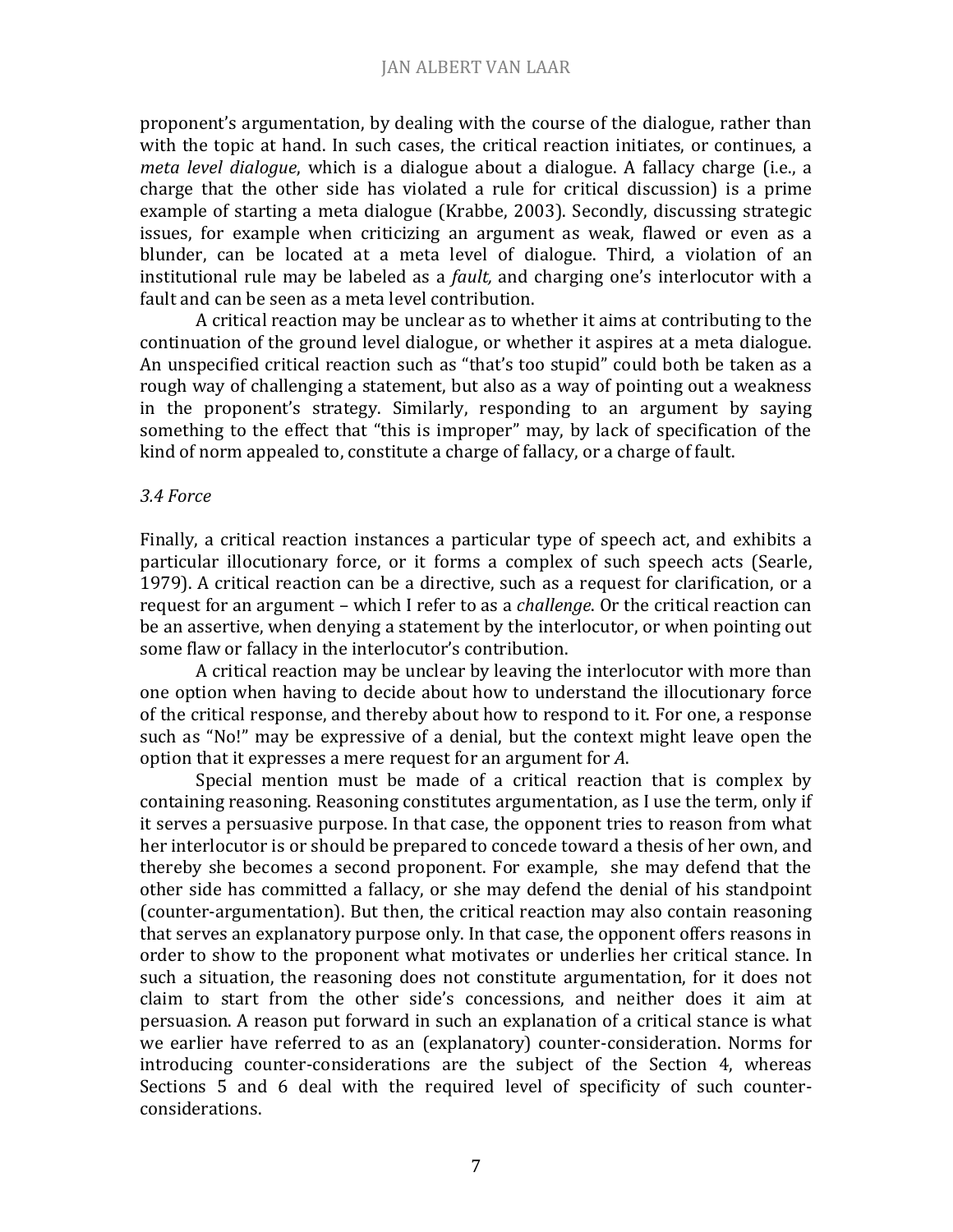#### 4. THE BURDEN OF CRITICISM

Suppose that, in support of his standpoint that we ought to cancel our hike, the proponent offers the argument that it is going to rain next week, and that the opponent offers tenability criticism, requesting for argumentation in support of the proponent's weather forecast. In such a situation, the proponent has a burden of proof. But before discharging his burden of proof, he may first want to obtain information about what motivates the opponent not to accept his reason, so as to enable himself to devise an argument that stands a serious chance at convincing this particular opponent. So, instead of giving a reason in support of the weather forecast, the proponent first puts forward a request for explanation: "Please, explain why you do not accept that it is going to rain next week?" I shall code this request as "Explain (Why A?)." (See Van Laar & Krabbe, 2013 for a statement of the theory put forward in this section.)

If the opponent provides such an explanation, she does so by expressing a proposition that Krabbe and I have referred to as a counter-consideration, and that has been coded as "Counter C" (2013). In the example, the counter-consideration is the proposition: "No weatherman says that it is going to rain next week," and this counter-consideration can be presented by the opponent in two different ways to the proponent. When offering a counter-consideration, an opponent may stress her aim of showing the tenability of her critical position: "As far as you've shown, the weathermen didn't say so." Exactly the same message, however, could be expressed more modestly, "How about the weathermen? What do they say about it?" in which case the opponent, as it were, provides the proponent with a strategic advice, stressing his individual aim of persuasion. The implicit advice to the proponent, then, is to refute the counter-consideration, by saying something to the effect that "This weatherman did make this very forecast," or to refute it by stating that his forecast stands, even if no weatherman were to vouch for it.

In both cases, it is important to note that the opponent does not really assert that there is no weatherman who forecasted the rain, at least not in the sense that she incurs a burden of proof for this proposition. Rescher introduced the notion of a "cautious assertion," which clarifies the typical illocutionary force of a counterconsideration. According to Rescher, a cautious assertion of a proposition P, indicated by †P, stands for: "P is the case for all that you (the adversary) have shown" or "P's being the case is compatible with everything you've said (i.e., have maintained or conceded)" (Rescher, 1977, p. 6). Consequently, it is possibly for the opponent to raise a critical reaction that is highly informative to the proponent by conveying her motives for being critical and thereby giving him strategic advice, without, however, becoming strongly committed to these propositions.

What set of norms for critical discussion should govern counterconsiderations, according to this theory? First, the opponent has a responsibility to make her contributions more than minimally directive, because the quality of the dialogue improves if the opponent, in addition to raising a mere challenge, also offers a counter-consideration, so that the probability increases of a qualitatively good argumentative response by the proponent.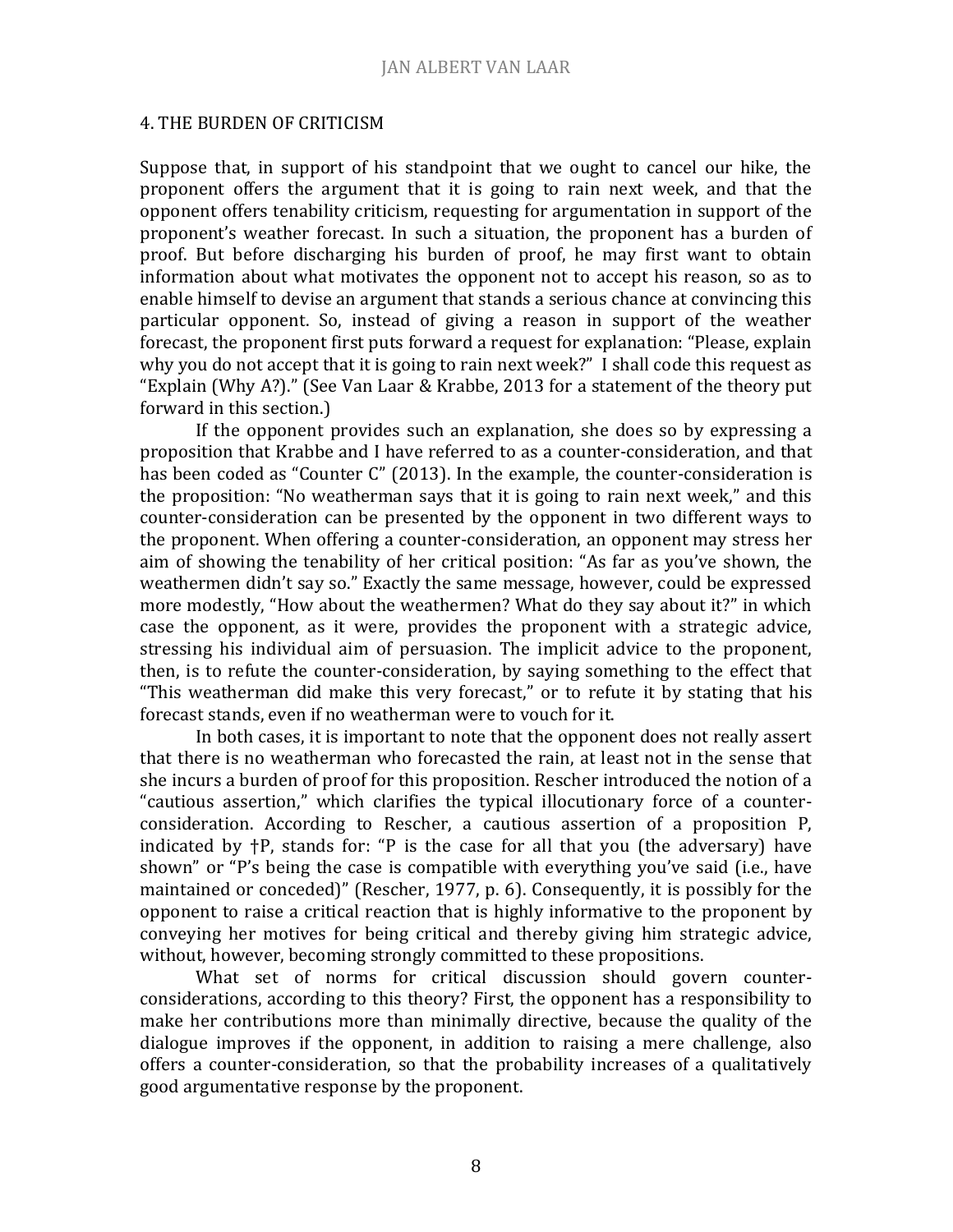Second, in some situations this responsibility of the opponent becomes a genuine obligation to provide a counter-consideration, but only if the opponent has criticized a proposition that counts as one of her *presumptive commitments*. A presumptive commitment, as understood here, is a commitment to a proposition *A*, such that if you withdraw your commitment to *A*, for example by challenging *A*, you incur the obligation to explain the withdrawal of *A*, if the other side requests so, or to provide a (meta level) argument in favor of the (institutional) appropriateness of the withdrawal of *A*, if the other side requests so (Van Laar & Krabbe, 2013). Thus, if *A* is a presumptive commitment, and the proponent requests the opponent to explain her challenge of *A*, the opponent must offer a counter-consideration. Whether a proposition counts as such a presumption is, of course, highly dependent on the context of the dialogue. In a situation where it is considered common knowledge *that it rains halfway May*, the opponent in that season must explain her reluctance to accept this proposition, whereas in other situations, her counterconsideration is welcome, but not really obligatory. Another example would be that by entering the gym, even a philosophical skeptic incurs a presumptive commitment to having a physical body, whereas in a company of skeptics, challenging the existence of your physical body does not force you to explain yourself (cf. Rescorla, 2009).

#### 5. REQUESTS FOR ARGUMENTATION, AT DIFFERENT LEVELS OF SPECIFICITY

In this section, I shall focus on the most basic type of critical reaction, where the opponent focuses on the propositional content of the proponent's standpoint, or of one the reasons of the proponent's argument, or of its connection premise, thereby appealing to the obligation-to-defend rule, at a ground level of dialogue. Following the pragma-dialectical theory, we can characterize its illocutionary force as that of a request, in this case a request for an argument. Argumentative dialogue is to a limited degree competitive, and in order to stress the game-like nature of critical discussion, one might legitimately refer to these requests as *tests*, or *challenges* or even as *attacks*. However, even if the focus of the attack, challenge, test or request, has been made fully explicit by the opponent, so that the proponent knows what proposition(s) to defend, the criticism may lack specificity by refraining from making it fully explicit what response would answer the criticism satisfactorily: What would count as a test passed? What as a challenge met? What as a successful defense against the attack? What kind of argument, exactly, has been requested for?

In this paper, I shall restrict myself to situations where the opponent specifies her critical stance by informing the proponent about what *kind* of argument might turn out to be convincing to her, and more in particular, instances of what argumentation schemes could be convincing. First, I shall summarize some key elements of the theory of argumentation schemes, and then return to the issue of more and less specific critical reactions.

An *argumentation scheme* is a scheme for deductive or defeasible reasoning, containing a number of variables. A rule with which to give argumentation schemes their binding force is the following, which will be referred to as *The Binding Rule* (cf. van Laar, 2011).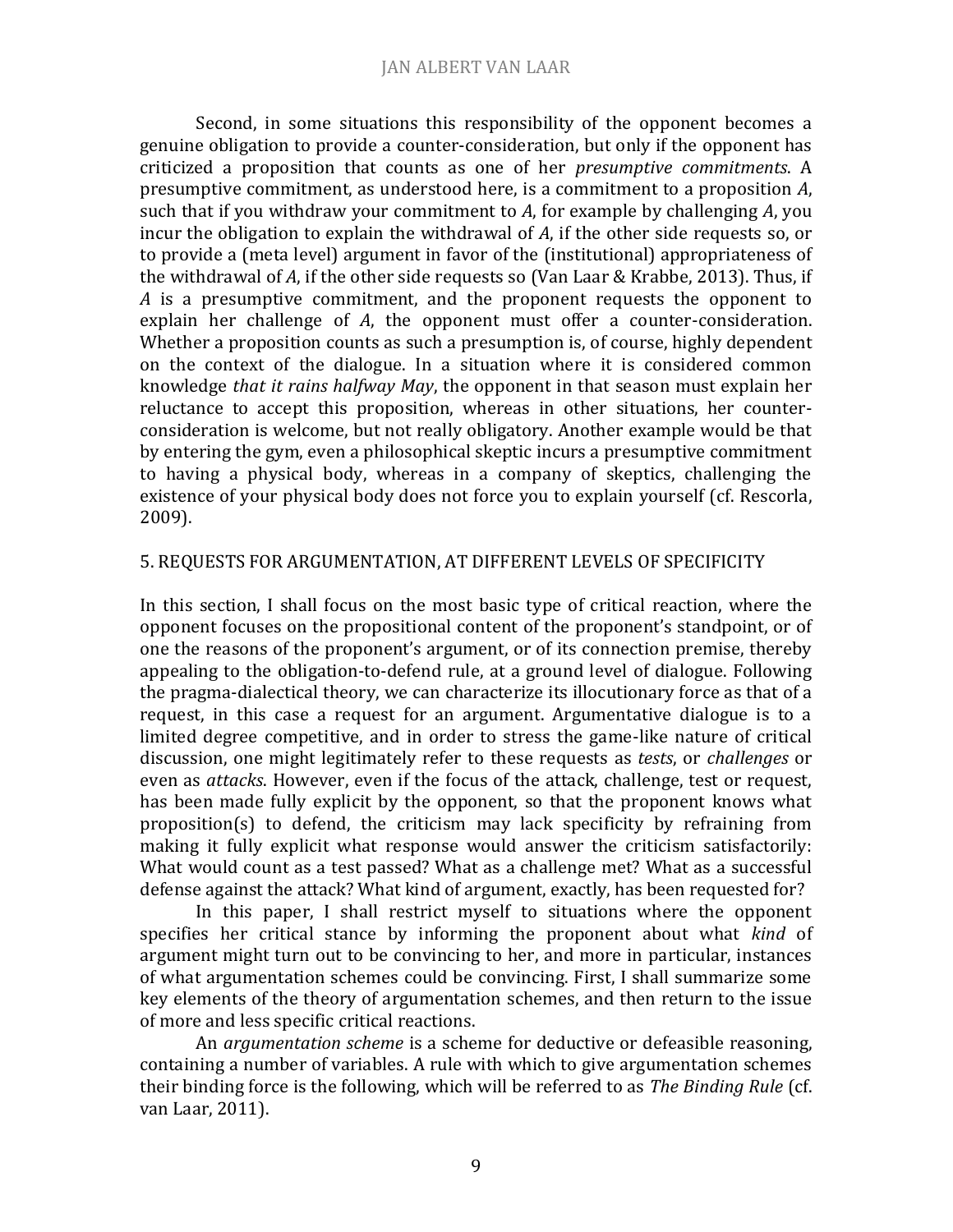*The Binding Rule*: If the opponent has adopted an argumentation scheme as *prima facie* acceptable, and the proponent offers an argument that clearly instantiates that scheme, the connection premise of that argument counts as a presumptive commitment of the opponent, so that if she wants to challenge this connection premise, she must offer a counter-consideration that explains her criticism of the connection premise, if the proponent requests so, or she must explain her criticism towards the argument's conclusion in a different manner, or in a more precise manner, if the proponent requests so.

I shall list four argumentation schemes, taken from Walton, Reed and Macagno (2008), albeit simplified and adjusted to the purpose of this paper:

- The argumentation scheme From Expert Opinion: "Expert E says that A. Therefore A."
- The argumentation scheme From Popularity: "Almost everybody says that A. Therefore A."
- The argumentation scheme From Position to Know: "Person P is in a position to know A and says that A. Therefore A."
- The argumentation scheme From Consequences: "Action A has positive consequences. Therefore we should do A."

So, if From Expert Opinion is a *prima facie* acceptable scheme to the opponent, and the proponent argues: "Weatherman Erwin says that it's going to rain, therefore it is going to rain", then the opponent can only raise a connection criticism "Why would it rain next week if weatherman Erwin says so?" if she is prepared to offer, on request, a counter-consideration (which in this context is often called a *defeater*, cf. Pollock, 1995), such as "Erwin might have been confused, or drunk, or maybe he was joking," or to offer, on request, a different or more specific challenge of the argument's conclusion, such as "Why do you think it is going to rain; What meteorological indications did you find?" Note that connection criticism must be distinguished from scheme criticism, which would amount to a challenge of the *prima facie* acceptability of an argumentation scheme: "Why would we accept some proposition of the say-so of some expert?"

I return now to the issue of more or less specific critical reactions. At the lowest level of specificity, a mere request "Why P?", not accompanied with any counter-consideration, provides no further indications to the proponent whatsoever, about how to respond to it, except conveying the most general advice to offer some argument or other. A challenge at this lowest level of specificity, focused at a regular reason or at a connection premise,<sup>3</sup> can be characterized as not giving

 $\overline{\phantom{a}}$ 

 $3$  A request "Why (If A then B)?," in response to an argument "A so B," must be seen as a request to the proponent to provide an argument such that the connection from *A* to *B* becomes acceptable, and there are two ways in which the proponent may choose to do so. First, the proponent may choose to put forward a new argument in favor of the connection premise under attack. Second, he may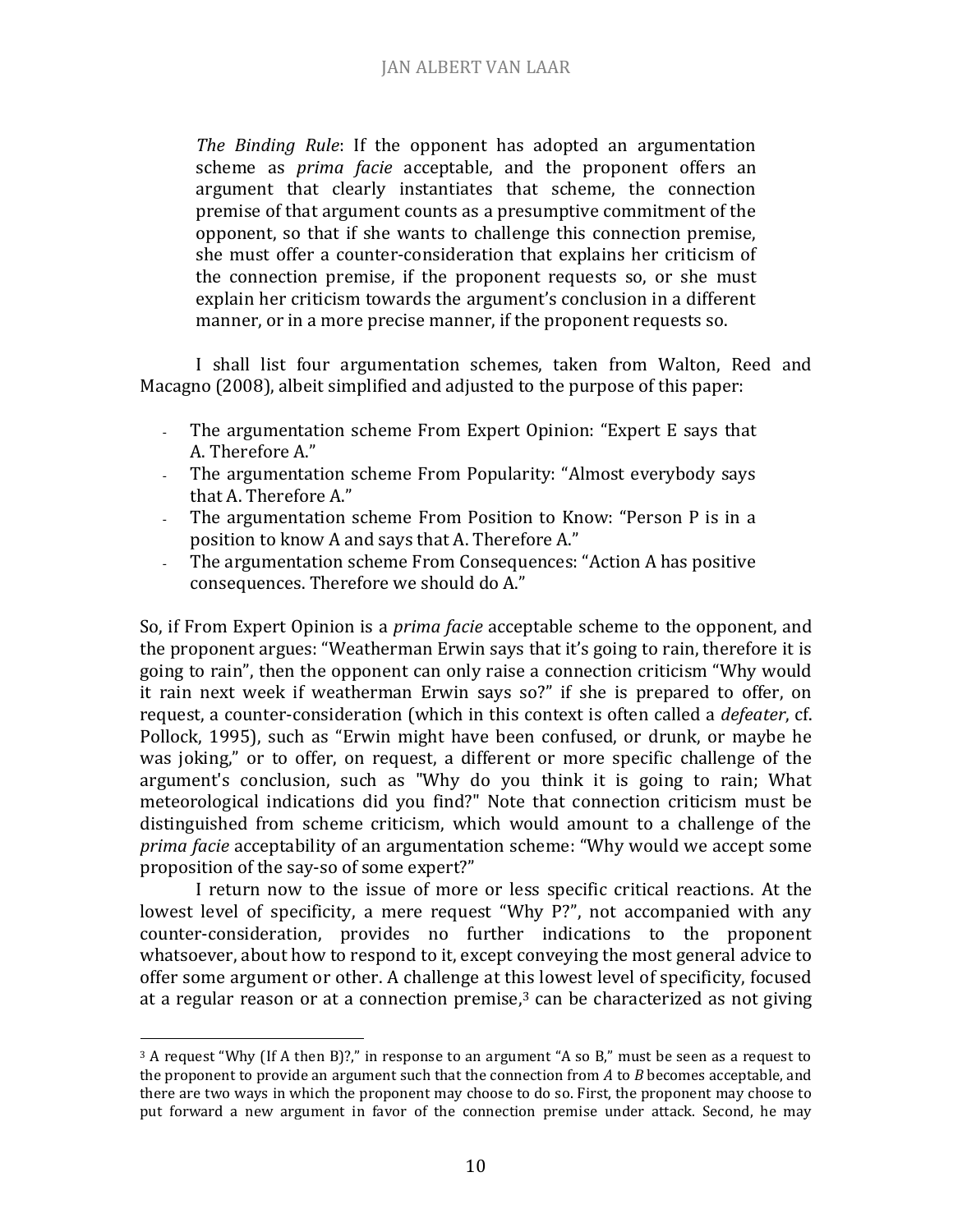any clue as to what argumentation scheme should be used by the proponent in order to convince the opponent. It is a most general request for argumentation, inciting the proponent to offer an argument, of whatever type, in favor of the proposition challenged.

At a somewhat higher level of specificity, a challenge dissuades the proponent from using some argumentation schemes, but still leaves open a range of options. For example, the critical reaction "Why so? Says who?" makes it quite clear that the opponent does not request for an argument from consequences, but rather an argument from expert opinion, or from position to know, or possibly from popular opinion, that is, an argument that starts from the premise that one or more persons said something.

At an even higher level of specificity, the counter-consideration makes it fully clear what kind of argumentation scheme might be convincing to the opponent, for example: "Why so? Is there an expert who vouches for it?" This might be labeled a *scheme bound challenge* (see Krabbe, 2007, for the related notion of a bound challenge). The proponent, in those cases, is invited to apply the argumentation scheme From Expert Opinion to the case at hand. So, the move "Why so? Is there an expert who vouches for it?" conveys the counter-consideration "There is no expert who vouches for it," and the invited argument refutes it: "It is going to rain next week, because weatherman Erwin says so." (Note that a challenge might even be fully specific, by stating the very proposition to be refuted by the proponent: "Why so? As far as you have shown, weatherman Erwin hasn't made this very forecast".)

Scheme bound challenges are highly specific, and provide the proponent with quite clear advice. However, at all lower levels of specificity, the challenges may not provide the proponent with sufficient information, and the proponent may want to request the opponent to specify her challenge further. In particular contexts, quite unspecific counter-considerations may generate ambiguities, for example if the opponent means to express a request for an argument from expertise, but does so with an overly general formulation "Why so? Says who?", so that the proponent comes to misinterpret it as a request for an argument from popularity. The resulting argument from popularity, "Because everybody says so!", might not satisfy the opponent's needs, and remain non-persuasive to her. The proponent's choice of this argument, however, has not been the sole responsibility of the proponent. Part of the responsibility might be traced to the opponent's choice to use an imprecise formulation of her challenge, that, to some degree, also pointed in the direction of the argumentation scheme From Popularity. I will return to this issue in Section 8.

Of course, a challenge at a low level of specificity can be perfectly appropriate, for the opponent may have no clue about what might convince her, and simply is curious about what strategy the proponent might come up with. Consequently, dialogue rules should balance between the desirability of highly informative counter-considerations on the opponent's part, and leaving the discharge of the burden of proof to the proponent.

 $\overline{\phantom{a}}$ 

strengthen the connection between the earlier adduced premises and conclusion, by adding one or more premises to *A*, such that *A* together with the newly added premises provide sufficient support for *B*. In response to tenability criticism, the preferred response is simply an argument in favor of *A*.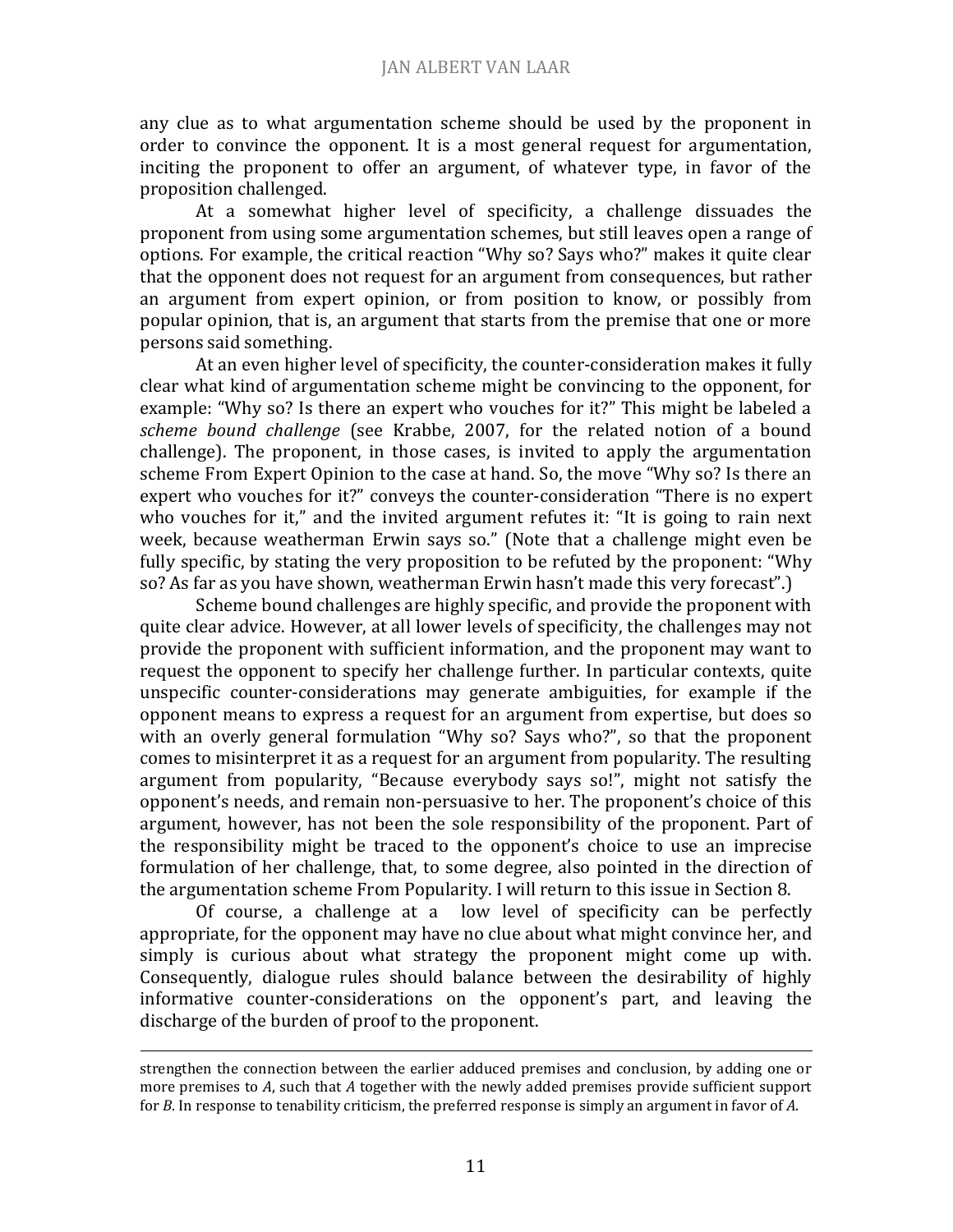#### 6. RULES FOR DEALING WITH UNSPECIFIC REQUESTS FOR ARGUMENTATION

I shall propose four general rules that accommodate challenges at different levels of specificity. The rules start from the following points of departure: (1) The opponent should be encouraged, but not obligated, to specify her criticism up to the level of scheme bound challenges; (2) A fair mechanism for implementing this is to consider (at least temporarily) the opponent to have *adopted* the argumentation scheme (if any) that underlies the proponent's argument in response to the opponent's challenge, if this challenge does not exclude that argumentation scheme, such that The Binding Rule applies and the argument's connection premise comes to count as a presumptive commitment on the opponent's part; (3) At no point does the opponent incur a genuine burden of proof by challenging a proposition or by explaining such a mere challenge, at least not in the sense of incurring the obligation to offer an argument that starts from concessions made by the interlocutor. Instead, she is only concerned with discharging a burden of criticism, which pertains to providing motivating explanations, or equivalently in this kind of context, strategic advice.

*Rule 1*. The proponent is allowed to request for an explanation of any challenge that is not a scheme bound challenge.

*Rule 2.* In response to a request for an explanation, the opponent is allowed to specify her challenge, put forward at an earlier stage, with a more or less specific counter-consideration, but she also has a right to make a remark to the effect that she has no further explanation to offer, if at least she had not challenged a proposition that counts as a presumption. The "no further explanation" option is needed, because we should not discourage persons from adopting the role of the opponent in a discussion, if they are not sufficiently knowledgeable, or otherwise geared to offer more informative criticisms. The dialogue in Figure 2 conforms to these first two rules: At the stage 3 and 5, the proponent does not pretend to discharge his burden of proof, but invites clarification, or further clarification, of the opponent's critical stance, in preparation of a future discharge of his burden of proof.

| 1. Proponent: | А                          |  |
|---------------|----------------------------|--|
| 2. Opponent:  | Why A?                     |  |
| 3. Proponent: | Explain (Why A?)           |  |
| 4. Opponent:  | Why A? Says who?           |  |
| 5. Proponent: | Explain (Why A? Says who?) |  |
| 6. Opponent:  | No further explanation     |  |

Figure 2.

*Rule 3*. Suppose, the opponent challenges a proposition *A* in a quite unspecific way, for example with a pure challenge or with a challenge that gives some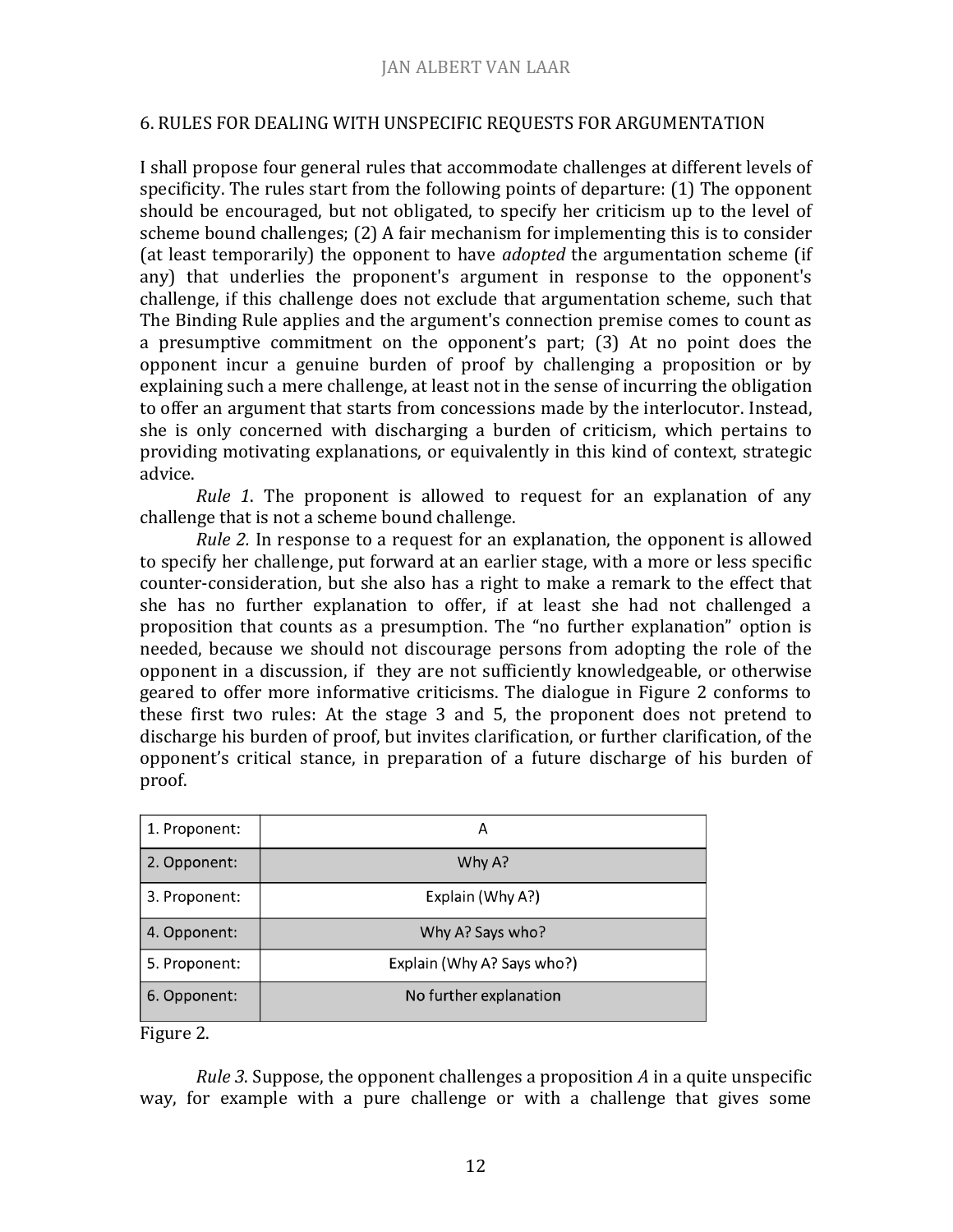directions but is not yet scheme bound, and suppose that request leaves the proponent with the option to apply a particular type of argumentation scheme. Then, if the proponent does apply that argumentation scheme, the opponent must be seen, at least in the course of the discussion about this very thesis, as having adopted the argumentation scheme used. More in detail, it means that the connection premise of the argument becomes a presumptive commitment of the opponent. Consequently, by the Binding Rule, the opponent incurs the obligation to explain her challenge of the connection premise, if so requested by the proponent, as well as the obligation to further explain her challenge of *A*, if so requested by the proponent. By including this rule of a dialogue system, the opponent is encouraged to provide scheme bound challenges, for the reason that they bring less (presumptive) commitments than challenges that leave more options open to the proponent. See figure 3 for two courses of a dialogue that illustrate the resulting dialectic.

| 1. Proponent: | A ("It's wise to accept this policy.")                                 |                                                                                                     |
|---------------|------------------------------------------------------------------------|-----------------------------------------------------------------------------------------------------|
| 2. Opponent:  | Why A?                                                                 |                                                                                                     |
| 3. Proponent: | Expert Erwin says that A. Therefore A.                                 |                                                                                                     |
| 4. Opponent:  | Why (If Erwin says A then A)?                                          |                                                                                                     |
| 5. Proponent: | Explain (Why A?)                                                       | Explain (If Erwin says A then A)?                                                                   |
| 6. Opponent:  | Why A? What positive<br>consequences would result from<br>this policy? | Why (If Erwin says A then A)?<br>This is not to be settled on the<br>basis of his alleged expertise |

Figure 3.

Suppose, the opponent's challenge is either scheme bound, or at least not fully unspecific, and clearly excludes, say, the argumentation scheme From Consequences: "Why A? Says what expert?" or "Why A? Says who?" Then, if the proponent offers an argument from consequences, this does not result in a presumptive commitment on the opponent's part to the connection premise of that argument. And neither does it lead to an obligation to be more precise about the initial challenge. (Note that the opponent may be committed to the argumentation scheme on separate grounds, so that in such situations, the connection premise constitutes a presumptive commitment, after all.) So, in that situation, the opponent has a right but not an obligation to make her initial challenge more specific, if it were not scheme bound already, or to explain her challenge of the connection premise. See Figure 4.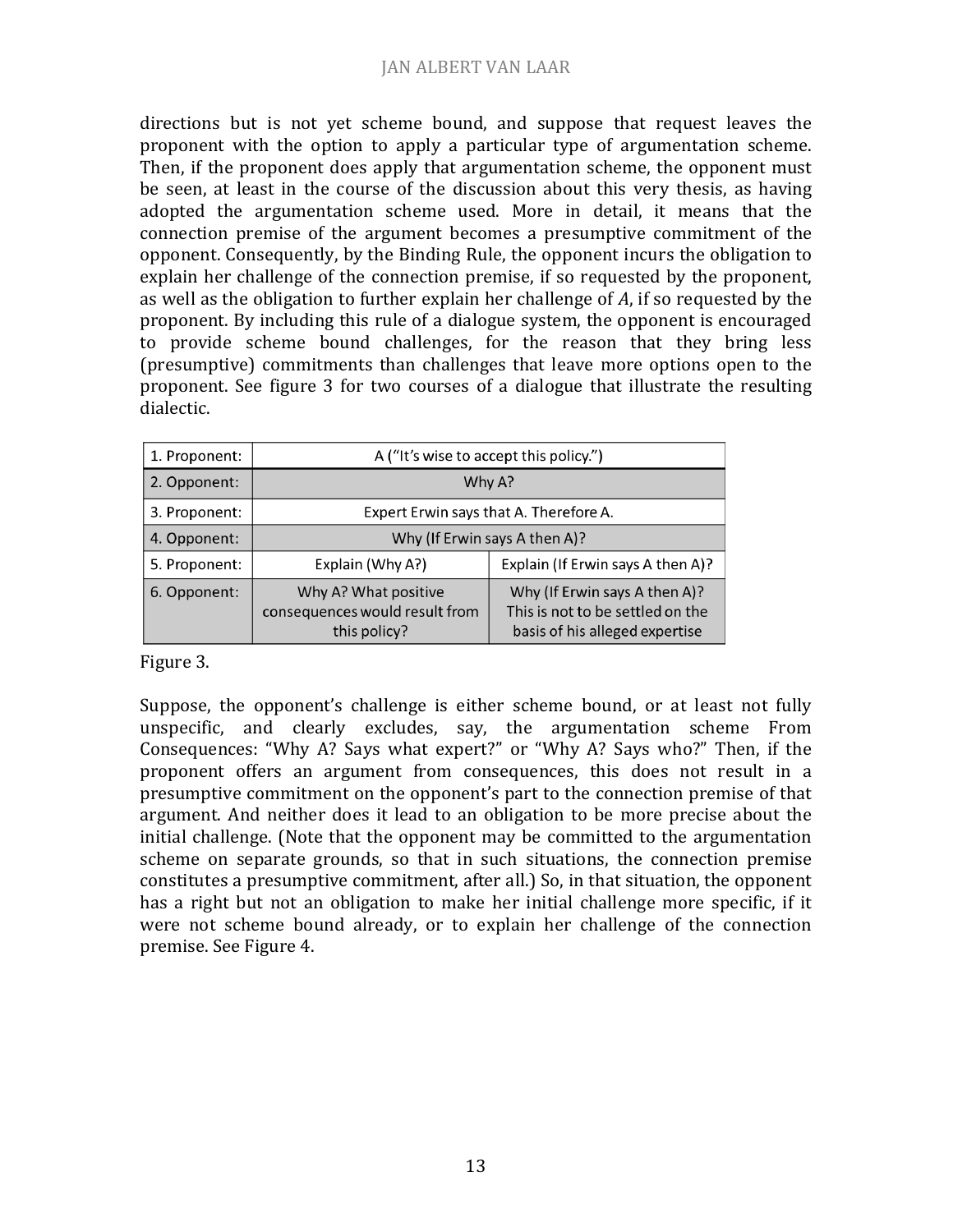## JAN ALBERT VAN LAAR

| 1. Proponent: | A ("It's wise to accept this policy.")                        |                                                          |
|---------------|---------------------------------------------------------------|----------------------------------------------------------|
| 2. Opponent:  | Why A? Says who?                                              |                                                          |
| 3. Proponent: | Accepting this policy has positive consequences. Therefore A. |                                                          |
| 4. Opponent:  | Why (A, if this policy has positive consequences)?            |                                                          |
| 5. Proponent: | Explain (Why A? Says who?)                                    | Explain (A, if this policy has<br>positive consequences) |
| 6. Opponent:  | No further explanation                                        | No further explanation                                   |

#### Figure 4.

Consequently, criticism is never completely noncommittal, because the proponent has the means available to force the opponent either to make her challenge scheme bound, or to make her adopt his choice of argumentation scheme.

*Fourth*, the opponent becomes committed to a particular argumentation scheme as soon as she makes an explicit request for argumentation of that particular type. If so, the opponent can no longer raise a scheme criticism. If an opponent explicitly requests for an argument from expert opinion, the proponent may assume that the opponent holds the argumentation scheme from expert opinion to be *prima facie* acceptable. It would be fair to deal with the argumentation scheme as a *fixed* (non-presumptive) concession on the opponent's part for the remainder of the discussion. If the opponent is thus committed to an argumentation scheme, she cannot raise a scheme criticism against that very scheme, although she retains her right to raise a specific connection criticism which is directed against a specific application of the scheme. In other words: A scheme bound challenge binds the opponent to adopt the argumentation scheme indicated. The inadmissibility of a move is in Figure 5 indicated with asterisks.

| 1. Proponent: |                                               |                                                               |  |
|---------------|-----------------------------------------------|---------------------------------------------------------------|--|
| 2. Opponent:  | Why A? Is there an expert who vouches for A?  |                                                               |  |
| 3. Proponent: | This expert Erwin says that A. Therefore A.   |                                                               |  |
| 4. Opponent:  | Why (If this expert Erwin<br>says A, then A)? | *Why (If an expert says something,<br>then that's the case)?* |  |

Figure 5.

## 7. AMBIGUITY

There is a close link between criticism that lacks specificity, and criticism that is ambiguous. In an earlier paper, I have adopted the term "active ambiguity" from Arne Naess (1966). As I use the term, an expression as used in a particular dialogue context is *actively ambiguous* if and only if: (1) the expression is *contextually ambiguous*, by linguistically allowing of more than one reading, even after having taken the contextual clues into account; (2) the ambiguity is *covert*, in the sense that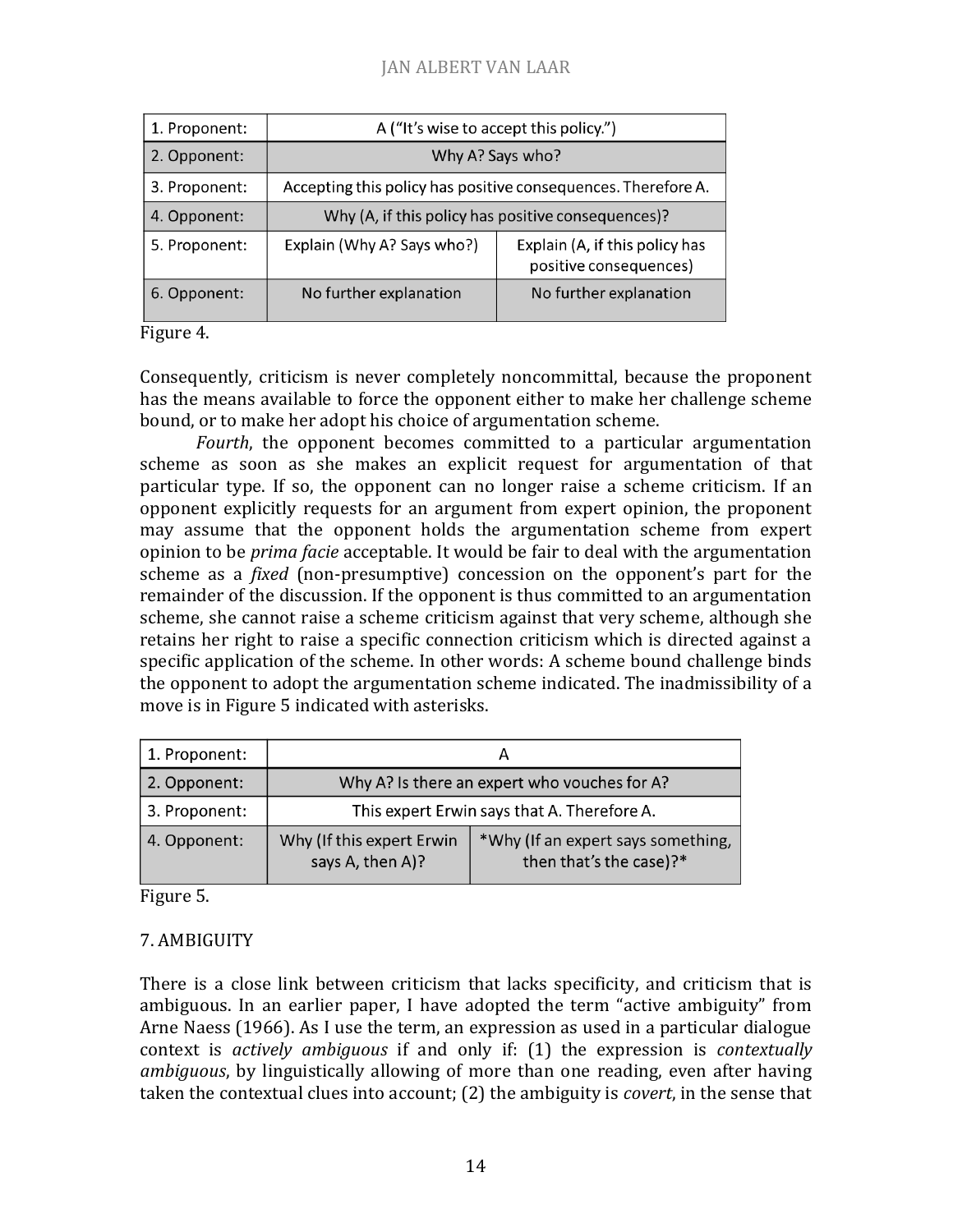the proponent does not make it clear that it forms a figure of style, or a joke, or that he intends the expression to be understood in more than one sense in another way; and (3) the ambiguity is *interactionally relevant*, such that a participant's choosing, or starting from, the one reading instead of another is consequential for the course of the dialogue (van Laar, 2010). Are there situations where an active ambiguity within the proponent's argument can be traced back to an active ambiguity in the opponent's criticism?

I shall use one of Hamblin's examples of (subtle) equivocation: "All acts prescribed by law are obligatory. Non-performance of an obligatory act is to be condemned. So, non-performance of an act prescribed by law is to be condemned." The opponent may want to resists the conclusion (taking "condemned" in a moral sense) on the ground that she distinguishes between a legal and a moral sense of the expression "obligatory." Given the two occurrences of this term in the reasoning, there are four possible disambiguations of the reasoning. And neither of these generates an argument that both has two acceptable regular premises, as well as an acceptable connection premise.

Hamblin (1970) explains that it is not feasible to devise dialogue rules that exclude this kind of equivocal reasoning, for the participants may disagree on whether an expression is ambiguous. In the example above, the proponent may contend that there is no distinction between moral and legal norms. Hamblin's conclusion is that dialogue systems should be extended with *points of order*, with which the participants can talk *about* their dialogue, and monitor its course. Hamblin's student, Mackenzie, elaborated on this idea by devising a dialogue system that enables a participant to initiate this kind of meta-dialogue, by saying something to the effect of "Distinguo! I make a distinction between a moral and a legal sense of the expression *obligatory*." In this way, the participants improve upon their own language by introducing more precise expressions if the need for more precision arises (Mackenzie 1988). Translated to the situation of a simple critical discussion, it is up to the opponent to charge the proponent with equivocation, and it is up to the proponent to repair this flaw by choosing a (possibly mixed) disambiguation.

In line with other scholars (see Walton, 1996, chapter 2), Mackenzie conceives of the fallacy of equivocation as a problem on the proponent's side. But, given the close connections between argumentation and criticism, there is some room for doubt. It seems plausible that in at least some situations, the proponent's equivocal argument can be partly blamed on the opponent, on account of her insufficiently specific, or even actively ambiguous counter-consideration. Take the example where the proponent airs his opinion that "Non-performance of an act prescribed by law is to be (morally) condemned," and that the opponent challenges it by saying "Why so? Is the performance of an act prescribed by law a matter of obligation?" Then the proponent is invited to offer an argument along the lines of "Because all acts prescribed by law are obligatory, and non-performance of an obligatory act is to be condemned" (an instance of some argumentation scheme From Rules, see Walton, Reed, & Macagno, 2008, p. 343-344). Now, if the opponent justly points out the active ambiguity in the expression "obligatory," it seems reasonable if the proponent retorts by saying something to the effect that it is the opponent who is responsible for introducing this ambiguous expression, and that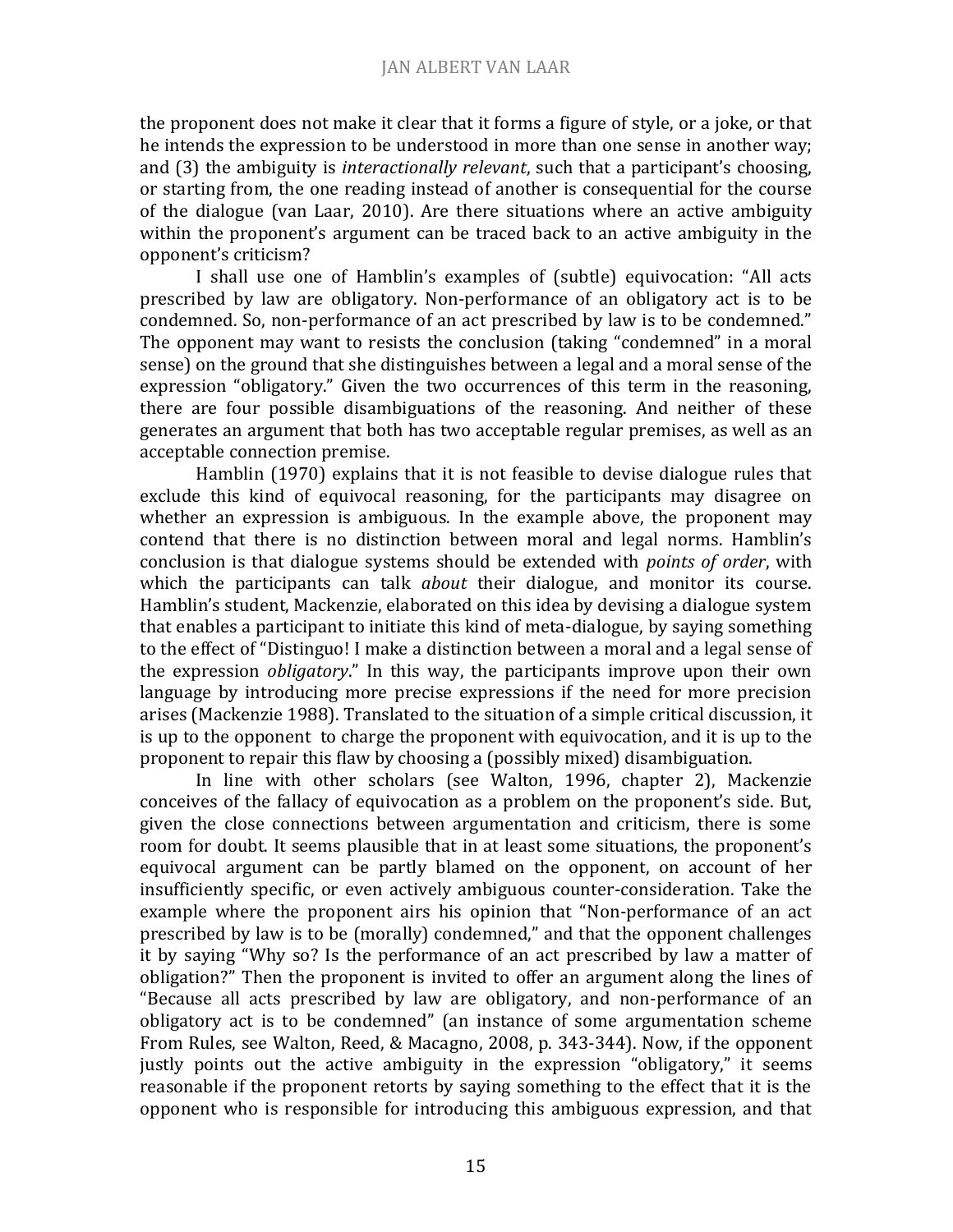she should first disambiguate her counter-consideration, at least before the proponent proceeds by disambiguating his argumentation. Consequently, it is quite plausible that in some situations, the opponent is partly responsible for a fallacy of ambiguity by the proponent, for the reason that the ambiguity can be traced back to an active ambiguity in one of the opponent's counter-considerations.

To buttress my hypothesis that counter-considerations can be actively ambiguous, I shall elaborate on a different example. Suppose, the proponent states his opinion that we should keep spending 0,7% of our gross national product to development aid (as has for long been practice in the Netherlands), and that the opponent challenges it in a quite, but not fully specific way, by saying "Why so? As far as you've shown, this policy's positive consequences might not outweigh its negative consequences." The opponent, then, clearly requests for an argument from consequences. But then, the proponent might make a distinction between an argumentation scheme From Consequences In The Light Of A Common Good, and an argumentation scheme From Consequences In The Light Of A Private Or At Least A Partisan Interest. The opponent's counter-consideration is ambiguous in leaving both options open. The ambiguity is interactionally relevant, for if the proponent interprets the request for argumentation as a request for an argument from consequences in light of a private or a partisan interest, the dialogue shifts towards an interest-based negotiation dialogue, whereas, if he understands it to be a request for an argument from consequences in light of a common good, the dialogue can be expected to steer towards a value-based persuasion dialogue (see on dialogue types, Walton & Krabbe, 1995). Therefore, the proponent may want the opponent to be clarify, or even disambiguate her challenge.

The same initial situation may also lead to a reading by the proponent that does not fit the opponent's intention. In that case, the opponent herself must raise the issue of ambiguity, for now *she* probably wants to repair the miscommunication. So, if the proponent's standpoint "We should spend 0.7% of the GNP to development aid" is met with the opponent's challenge "Why so? How to assess this policy in the light of its consequences?", and the proponent in return argues "In return for your acceptance of our policy, we are willing to accept your preferred austerity measures", then the opponent may want to point out the ambiguity in her counterconsideration, by saying something to the effect "I meant: How to assess this policy in the light of the consequences for a common good?" In these cases, I prefer not to label the point of order an ambiguity criticism, but rather an ambiguity correction, which forms a kind of self-criticism.

### 8. CONCLUSION

In this paper, I contributed to the theory of criticism by examining to what degree an opponent should specify her critical challenges. The proposed rules strike a balance between on the one hand making the opponent's criticism as directive, informative and specific as possible, and on the other hand, enabling the opponent to examine and discuss topics that are outside of her field of expertise. The idea has been that the opponent may, initially, raise highly unspecific criticisms, but that the proponent should have the means available for inciting the opponent to become ever more